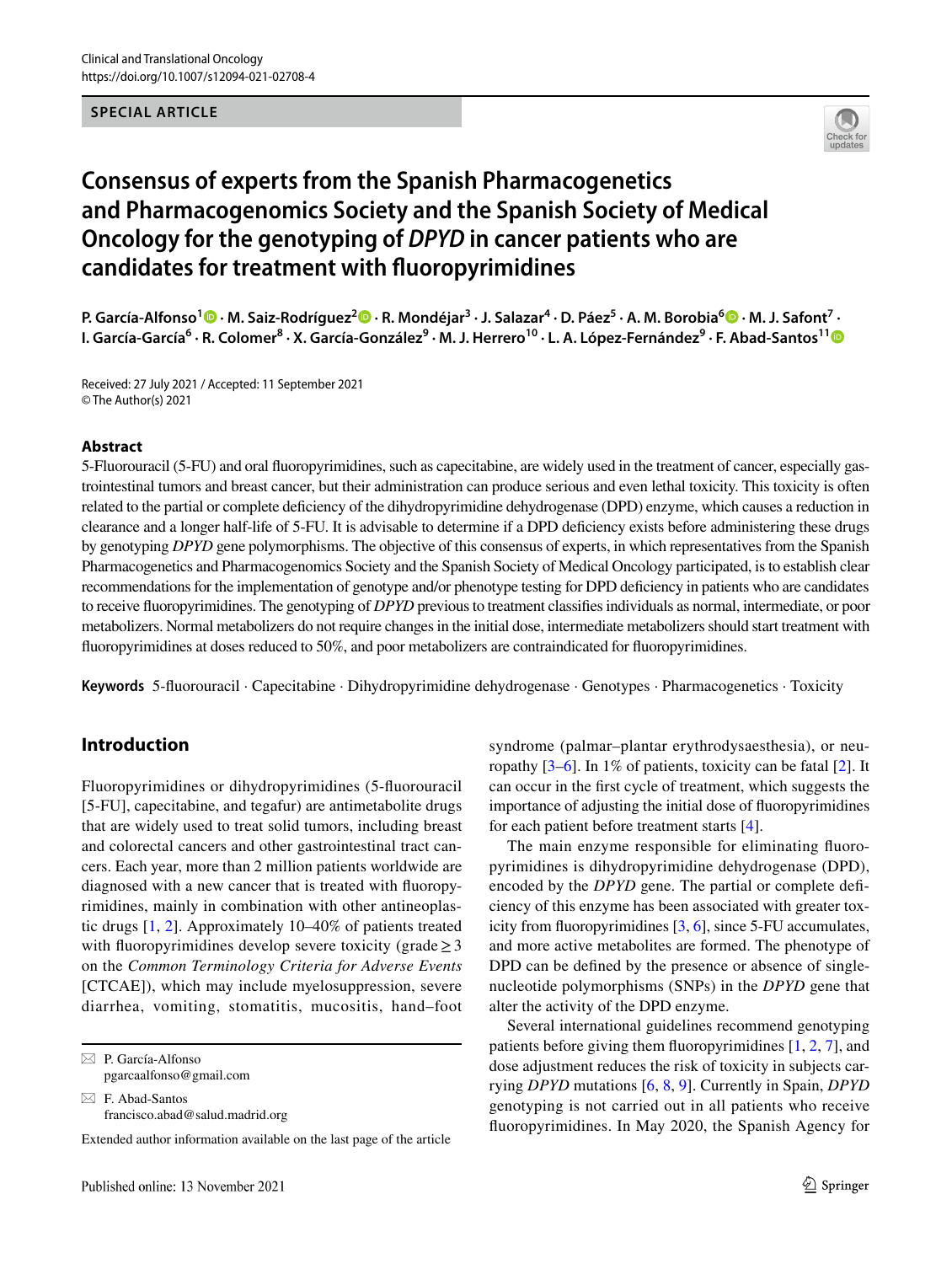Medicine and Health Products (AEMPS) published an informative note that recommended carrying out genotype and/or phenotype testing for DPD defciency in patients who are candidates for dihydropyrimidines [\[10](#page-9-8)]. The objective of this consensus of experts, in which representatives of the Spanish Pharmacogenetics and Pharmacogenomics Society (SEFF) and the Spanish Society of Medical Oncology (SEOM) have participated, is to establish clear recommendations for the implementation of genotype and/or phenotype testing for DPD defciency in patients who are candidates to receive dihydropyrimidines.

## **Clinical use of fuoropyrimidines in cancer patients**

## **Indications and regimens of fuoropyrimidines**

Fluoropyrimidines are essential in the treatment of multiple neoplasms, 5-FU and capecitabine being the most commonly used in solid tumors. The main indications for fuoropyrimidines [\[11,](#page-9-9) [12\]](#page-9-10) are (1) colorectal cancer in the adjuvant and metastatic setting, both as monotherapy and in combination with oxaliplatin or irinotecan; (2) treatment of locally advanced rectal cancer in the neoadjuvant setting associated with radiotherapy; (3) treatment of localized anal canal cancer; (4) treatment of locally advanced or metastatic oesophageal cancer; (5) frst-line treatment of metastatic gastric cancer in combination with a regimen that includes platinum, as well as of perioperative or adjuvant gastric cancer; (6) treatment of pancreatic cancer in the adjuvant or metastatic settings; (7) treatment of breast cancer in the adjuvant or metastatic settings; in the treatment of locally advanced or metastatic breast cancer, it can be administered as monotherapy after failure of taxanes and an anthracycline regimen or when subsequent treatment with anthracyclines is not indicated; and (8) treatment of inoperable, locally advanced, and recurrent or metastatic squamous-cell carcinoma of the head and neck.

5-FU is administered by intravenous injection as a bolus, perfusion, or continuous perfusion for 1–5 days, alone or modulated with leucovorin. Capecitabine is a prodrug of 5-FU that is administered orally at doses of 800–1250 mg/m<sup>2</sup> body surface area every 12 h. Tegafur is infrequently used today, although it can be used at doses of  $500-1000$  mg/m<sup>2</sup>/ day as part of various chemotherapeutic regimens. Fluoropyrimidines can be administered both as monotherapy and in combination with other antineoplastic agents and monoclonal antibodies. Table [1](#page-2-0) summarizes the most commonly used chemotherapy regimens with fuoropyrimidines, classifed by tumor type  $[13, 14]$  $[13, 14]$  $[13, 14]$  $[13, 14]$ .

**Toxicity of fuoropyrimidines**

In general, fuoropyrimidines are well-tolerated cytostatics with a manageable adverse event profle. However, the toxicity associated with these drugs is a recognized clinical problem that has signifcant consequences on the quality of life of patients. Approximately, 30% of those who receive 5-FU or capecitabine in monotherapy experience severe toxicity related to the treatment, which in 10–20% of cases may require hospitalization and is lethal in 0.5–1.0% of cases [\[15–](#page-9-13)[17](#page-9-14)].

The toxicity profle of fuoropyrimidines varies depending on the administration regimen. With the most common regimen of 5-FU in continuous infusion, diarrhea and mucositis are the main dose-limiting problems, while myelosuppression and subacute palmar–plantar erythrodysaesthesia (hand–foot syndrome) are usually less frequent [\[15](#page-9-13)]. In contrast, an intravenous bolus of 5-FU causes more myelosuppression. With the usual oral regimen of capecitabine administration, the most frequent toxicities that lead to dose reduction or treatment interruption are hand–foot syndrome, diarrhea, and nausea [[16](#page-9-15)]. Other common toxicities are fatigue, stomatitis, skin hyperpigmentation, photosensitivity, blepharitis, and epiphora. A rare but potentially serious adverse efect is cardiotoxicity associated with treatment with 5-FU or capecitabine. These are cases of angina secondary to coronary vasospasm that can cause myocardial damage, especially in patients with a history of cardiovascular disease. The angina usually appears at the beginning of treatment and is reversible within a few hours after stopping the administration of the drug. Neurological toxicities, such as neuropathy, cerebellar ataxia, or cognitive impairment, have also been described in fewer than 1% of patients [[15,](#page-9-13) [16\]](#page-9-15).

Advanced age brings a higher risk of serious adverse events, since it is correlated with more comorbidities, worse functional status, and lower creatinine clearance, so a reduction in the initial dose of 20–25% is recommended in the geriatric population and in patients with moderate or severe kidney failure (e.g., creatinine clearance of 30–50 ml/min estimated by Cockroft–Gault formula) [\[18\]](#page-9-16). If creatinine clearance is less than 30 ml/min, capecitabine is contraindicated. In patients with mild to moderate hepatic impairment, close monitoring of analytical parameters is recommended without specific dose adjustment recommendations [[15–](#page-9-13)[17](#page-9-14)].

## **Pharmacokinetics, pharmacodynamics, and pharmacogenetics of fuoropyrimidines**

5-FU is administered intravenously, while capecitabine and tegafur are prodrugs of 5-FU administered orally.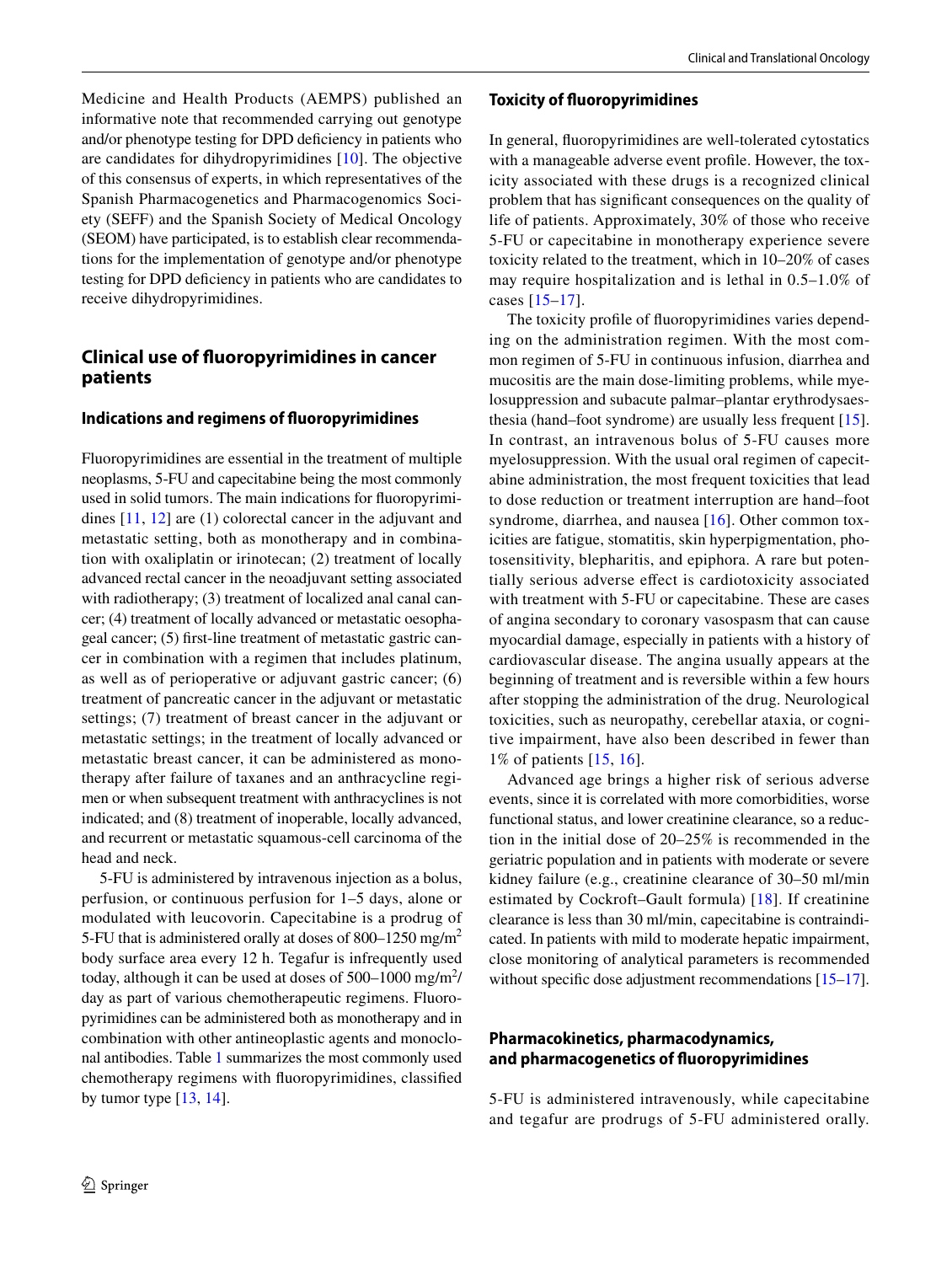#### <span id="page-2-0"></span>**Table 1** Chemotherapy regimens with the most widely used fuoropyrimidines by tumor type

| Tumor                              | Scheme                                     | Dose                                                                                                                                                                              | Frequency<br>(days) |
|------------------------------------|--------------------------------------------|-----------------------------------------------------------------------------------------------------------------------------------------------------------------------------------|---------------------|
| Adjuvant colon                     | CAP                                        | CAP 1.000-1.250 mg/m <sup>2</sup> /12 h, 14 days                                                                                                                                  | Every 21            |
|                                    | <b>CAPOX</b>                               | CAP 850-1.000 mg/m <sup>2</sup> /12 h, 14 days<br>OX 130 mg/m <sup>2</sup> , day 1                                                                                                | Every 21            |
|                                    | mFOLFOX-6                                  | Leucovorin 400 mg/m <sup>2</sup><br>5-FU 400 mg/m <sup>2</sup> bolus and 2.400 mg/m <sup>2</sup> c.i. 46 h<br>OX 85 mg/m <sup>2</sup> , day 1                                     | Every 14            |
| Neoadjuvant rectum                 | CAP and RT                                 | CAP 825 mg/m <sup>2</sup> /12 h and RT Monday to Friday for<br>5 weeks                                                                                                            | Daily               |
| Metastatic colorectal*             | CAPOX** and mFOLFOX-6                      | Same as in adjuvant                                                                                                                                                               |                     |
|                                    | mFOLFIRI                                   | Leucovorin 400 mg/m <sup>2</sup><br>5-FU 400 mg/m <sup>2</sup> bolus and 2.400 mg/m <sup>2</sup> c.i. 46 h<br>Irinotecan 180 mg/m <sup>2</sup> , day 1                            | Every 14            |
| Localized anal canal               | 5-FU, MIT-C and RT                         | 5-FU 1.000 mg/m <sup>2</sup> /day c.i., days 1-4<br>MIT-C 10 mg/m <sup>2</sup> , day $1 \times 2$ cycles                                                                          | Every 21            |
| Localized oesophageal epidermoid   | Cisplatin, 5-FU and RT                     | Cisplatin 75 mg/m <sup>2</sup> , day 1<br>5-FU 800 mg/m <sup>2</sup> /day c.i., days 1-5                                                                                          | Every 21            |
| Perioperative gastric              | <b>FLOT</b>                                | 5-FU 2.600 mg/m <sup>2</sup> c.i. 24 h<br>Leucovorin 200 mg/m <sup>2</sup><br>OX 85 mg/m <sup>2</sup><br>Docetaxel 50 mg/m <sup>2</sup> , day 1                                   | Every 14            |
| Metastatic oesophageal and gastric | Cisplatin and CAP                          | Cisplatin 80 mg/m <sup>2</sup> , day 1<br>CAP 1.000 mg/m <sup>2</sup> /12 h, 14 days<br>$\pm$ trastuzumab in HER2+++                                                              | Every 21            |
|                                    | EOX                                        | Epirubicin 50 mg/m <sup>2</sup><br>OX 130 mg/m <sup>2</sup><br>CAP 625 mg/m <sup>2</sup> /12 h continuous                                                                         | Every 21            |
|                                    | AL-SARRAF, TPF, XELOX and<br><b>FOLFOX</b> | Same as metastatic head and neck and<br>adjuvant colon                                                                                                                            |                     |
| Pancreas                           | <b>FOLFIRINOX</b>                          | Leucovorin 400 mg/m <sup>2</sup><br>5-FU 400 mg/m <sup>2</sup> bolus and 2.400 mg/m <sup>2</sup> c.i. 46 h<br>Irinotecan $150 \text{ mg/m}^2$<br>OX 85 mg/m <sup>2</sup> , day 1  | Every 14            |
| Localized breast                   | <b>FEC 100</b>                             | 5-FU 500 mg/m <sup>2</sup><br>Epirubicin 100 mg/m <sup>2</sup><br>Cyclophosphamide $600 \text{ mg/m}^2$ , day 1                                                                   | Every 28            |
| Metastatic breast                  | CAP and lapatinib                          | CAP 1.000 mg/m <sup>2</sup> /12 h, 14 days<br>Lapatinib 1.250 mg/m <sup>2</sup> /day continuous                                                                                   | Every 21            |
|                                    | <b>CMF</b>                                 | Cyclophosphamide $600 \text{ mg/m}^2$<br>Methotrexate 40 mg/m <sup>2</sup><br>5-FU 600 mg/m <sup>2</sup> , day 1                                                                  | Every 21            |
|                                    | TC                                         | Docetaxel 75 mg/m <sup>2</sup> , day 1<br>CAP 1.250 mg/m <sup>2</sup> /12 h, 14 days                                                                                              | Every 21            |
|                                    | CAP and trastuzumab                        | CAP 1.000 mg /m <sup>2</sup> /12 h, 14 days<br>Trastuzumab 6 mg/kg, day 1 (loading dose: 8 mg/kg)                                                                                 | Every 21            |
| Neoadjuvant head and neck          | <b>TPF</b>                                 | Docetaxel $75 \text{ mg/m}^2$<br>Cisplatin $75-100$ mg/m <sup>2</sup><br>5-FU 1.000 mg/m <sup>2</sup> /day c.i., days 1-4, day 1                                                  | Every 21            |
| Metastatic head and neck           | <b>EXTREME</b>                             | Cisplatin 100 mg/m <sup>2</sup> , day 1<br>5-FU 1.000 mg/m <sup>2</sup> /day c.i., days 1-4<br>Cetuximab $250 \text{ mg/m}^2$ , days 1, 8 and 15 (loading dose: 400 mg/<br>$m2$ ) | Every 21            |
|                                    | AL-SARRAF                                  | Cisplatin 100 mg/m <sup>2</sup><br>5-FU 1.000 mg/m <sup>2</sup> /day c.i., days $1-5$                                                                                             | Every 21            |

*5-FU* 5-fuorouracil, *AL-SARRAF* cisplatin and 5-fuorouracil, *CAP* capecitabine, *CAPOX* capecitabine and oxaliplatin, *CMF* cyclophosphamide, methotrexate and 5-fuorouracil, *EGFR* epidermal growth factor receptor, *EOX* epirubicin, oxaliplatin and capecitabine, *EXTREME* cisplatin, 5-fuorouracil and cetuximab, *FEC* 5-fuorouracil, epirubicin and cyclophosphamide, *FLOT* 5-fuorouracil, leucovorin, oxaliplatin and docetaxel, *FOLFIRI* leucovorin, 5-fuorouracil and irinotecan, *FOLFIRINOX* leucovorin, 5-fuorouracil, irinotecan and oxaliplatin, *FOLFOX* leucovorin, 5-fuorouracil and oxaliplatin, *c.i.* continuous infusion, *MIT-C* mitomycin C, *OX* oxaliplatin, *RT* radiotherapy, *TC* docetaxel and capecitabine, *TPF* docetaxel, cisplatin and 5-fuorouracil

\*Associated with anti-VEGF (bevacizumab or afibercept) or anti-EGFR (cetuximab or panitumumab) in patients with *RAS* wild type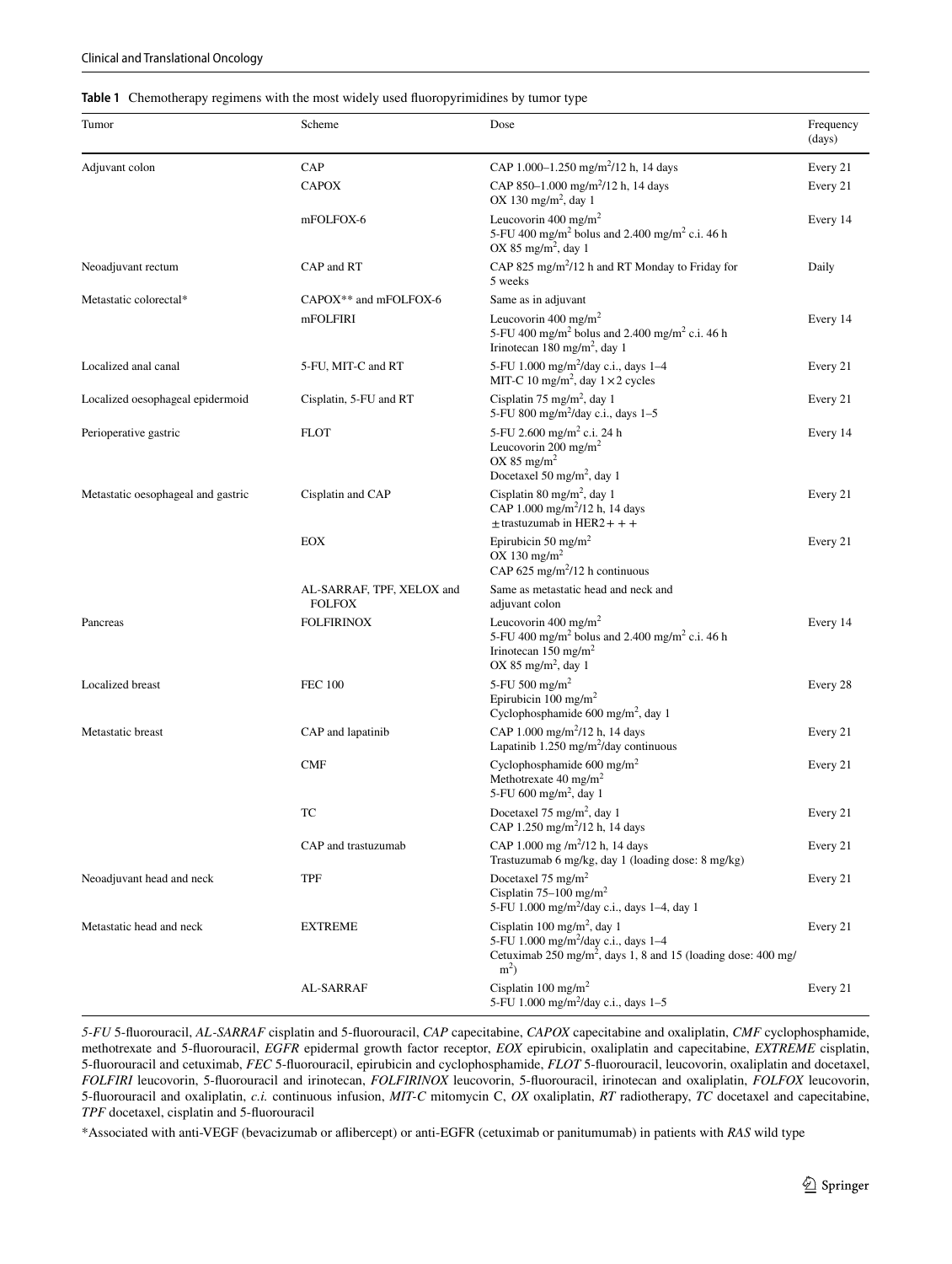#### **Table 1** (continued)

\*\*The use of capecitabine in combination with anti-EGFR is not approved

5-FU has no pharmacological activity but is converted into its active metabolites in the liver [\[19\]](#page-9-17). Only 1–3% of the administered dose of 5-FU is converted into cytotoxic metabolites that produce the antineoplastic efect (Fig. [1](#page-3-0)). More than 80% of 5-FU is converted into dihydrofuorouracil by the DPD enzyme and then into inactive metabolites [[20](#page-9-18), [21\]](#page-9-19). The rest of the 5-FU is excreted unmetabolized in the urine. Women show a lower clearance of 5-FU which can predispose them to a higher toxicity due to fuoropyrimidines, although the precise reason is unclear [[22](#page-9-20)].

The main activation mechanism of 5-FU is conversion to fuorodeoxyuridine monophosphate (5-fuoro-2′ deoxyuridine 5′-monophosphate), which inhibits the enzyme thymidylate synthase, blocking the folate cycle and the synthesis of purines and pyrimidines, as described in Fig. [1](#page-3-0) [\[21\]](#page-9-19). In addition, fluorouridine triphosphate and fluorodeoxyuridine triphosphate metabolites can be incorporated into RNA and DNA, respectively, which increases DNA repair mechanisms by base cleavage, leading to DNA fragmentation and cell death [\[21](#page-9-19)].

Capecitabine is absorbed in the intestinal wall and converted into 5′-deoxy-5-fluorocytidine and then into 5′-deoxy-5-fuorouridine (5′dFUR) by carboxylesterase and cytidine deaminase, respectively, both in the liver and tumor tissues [[23](#page-9-21)]. 5′dFUR is converted into 5-FU by thymidine phosphorylase, which is generally more highly expressed in tumor tissues than in normal tissues. Tegafur is another prodrug of 5-FU, which is converted by the cytochrome P450 isoform CYP2A6 into an unstable intermediate metabolite, 5-hydroxytegafur, which decomposes spontaneously to form 5-FU [\[2](#page-9-1)] (Fig. [1\)](#page-3-0).

#### **Description of the** *DPYD* **gene**

The *DPYD* gene encodes the rate-limiting enzyme of the catabolism of fluoropyrimidines, DPD, and is approximately 950 kb long. It is located on chromosome 1p21.3 and consists of 23 exons [[24](#page-9-22), [25\]](#page-9-23). A multitude of genetic variants have been described that include polymorphisms and mutations that alter the protein sequence or RNA splicing [\(https://www.pharmvar.org/gene/DPYD\)](https://www.pharmvar.org/gene/DPYD) and that sometimes afect its enzymatic function. In this way, the high interindividual variability in the activity of DPD is mainly due to polymorphic variants in the *DPYD* gene. It is estimated



<span id="page-3-0"></span>**Fig. 1** Metabolism and mechanism of action of fuoropyrimidines. *5-FU* 5-fuorouracil, *5′dFCR* 5′-deoxy-5-fuorocytidine, *5′dFUR* 5′-desoxy-5-fuorouridine, *CDA* cytidine deaminase, *CES* carboxylesterases, *CYP2A6* cytochrome P450 2a6, *DHF* dihydrofolate, *DHFU* dihydrofuorouracil, *DPD* dihydropyrimidine dehydrogenase, *dTMP* deoxythymidine monophosphate, *dUMP* deoxyuridine monophosphate, *FBAL* α -fuoro-β-alanine, *FdUDP* fuorodeoxyu-

ridine diphosphate, *FdUMP* fuorodeoxyuridine monophosphate, *FdUTP* fuorodeoxyuridine triphosphate, *FUDP* fuorouridine diphosphate, *FUDR* fuorodeoxyuridine, *FUMP* fuorouridine monophosphate, *FUPA* 5-fuoro-ureidopropionic acid, *FUTP* fuorouridine triphosphate, *MTHF* 5,10-methylene tetrahydrofolate, *TP* thymidine phosphorylase, *TS* thymidylate synthase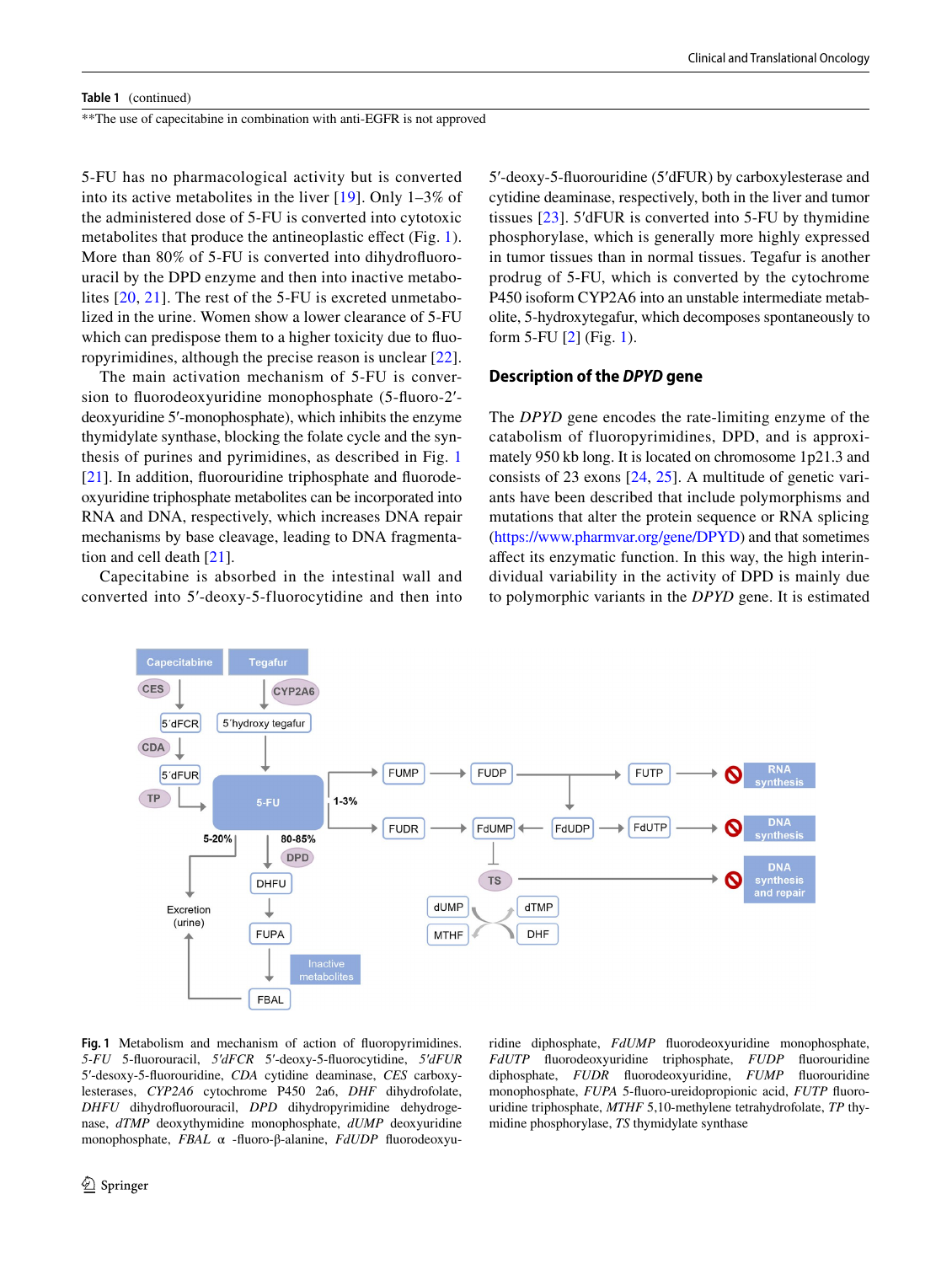that 0.01–0.5% of Caucasian individuals have a complete deficiency of the enzyme and 3–8% a partial deficiency. A defciency in DPD activity is associated with a higher risk of severe toxicity due to fuoropyrimidine-based chemotherapy [\[26,](#page-9-24) [27](#page-9-25)] as a consequence of a lower rate of clearance and a longer half-life of 5-FU [[28\]](#page-10-0).

#### **Recommended** *DPYD* **gene variants to genotype**

The AEMPS recommends genotyping for four *DPYD* variants in patients who are candidates for treatment with dihydropyrimidines (Table [2](#page-4-0)) [[6,](#page-9-3) [10\]](#page-9-8): (1) *DPYD*\*2A (rs3918290, c.1905+1G>A, IVS14+1G>A); (2) *DPYD*\*13 (rs55886062, c.1679T>G, I560S); (3) *DPYD* c.2846A>T (rs67376798, D949V); and (4) *DPYD* c.1236G>A/HapB3 (rs56038477, E412E, in haplotype B3). These are variants of *DPYD* that lead to a loss of enzymatic function and are found with relatively higher frequency in the population. The *DPYD*\*2A and *DPYD*\*13 variants have the greatest impact on the activity of DPD, since it is no longer functional when homozygous; in heterozygous carriers, the reduction of activity is 50% and 68%, respectively, while the variants *DPYD* c.2846A>T and *DPYD* HapB3 cause a reduction of 30% and 35%, respectively, in heterozygous carriers [[1\]](#page-9-0).

*DPYD*\*2A is located in the intronic region adjacent to exon 14 and causes an in-frame deletion of this entire exon, thus generating a non-functional protein [\[29\]](#page-10-1). The *DPYD*\*13 and c.2846A>T variants are missense mutations that afect enzyme function [\[30,](#page-10-2) [31](#page-10-3)]. The *DPYD* c.1236G>A polymorphism is in perfect linkage disequilibrium with c.1129- 5923C>G (rs75017182) (*r* 2=1.0; *D*′=1.0) [[32,](#page-10-4) [33](#page-10-5)]. Both defne the HapB3 haplotype [[5](#page-9-26), [32,](#page-10-4) [33\]](#page-10-5). The *DPYD* c.1129- 5923C>G (rs75017182) polymorphism in intron 10 produces a splicing error generating a protein with reduced

<span id="page-4-0"></span>**Table 2** Characteristics of the recommended *DPYD* variants

activity [[5,](#page-9-26) [32](#page-10-4)]. This SNP is probably the causal variant of the HapB3 haplotype [[4\]](#page-9-4).

In Europeans, the *DPYD* c.1129-5923C>G (HapB3) variant is the most common, with a frequency of 4.1–4.8% [\[1](#page-9-0)], followed by the *DPYD*\*2A variants (1.0–1.2%) [\[1](#page-9-0)], *DPYD* c.2846A>T (0.8–1.4%) [\[1](#page-9-0)], and *DPYD*\*13 (0.1%) [[34\]](#page-10-6). Considering all the variants combined, approximately 7% of the European population carries at least one variant causing loss of function of the DPD enzyme [[1\]](#page-9-0). Complete defciency of DPD activity in carriers of two diferent variants or the same variant in homozygosity is very rare: It is estimated to occur in 0.01–0.50% of Caucasian individuals [\[10\]](#page-9-8).

These four variants have been associated with a reduction in DPD activity and a statistically signifcant increase in the risk of toxicity [\[6](#page-9-3)]. The degree of evidence that supports the infuence of each variant on DPD activity is diferent: for *DPYD*\*2A, *DPYD* c.2846A>T, and HapB3, the evidence is strong (in vitro and clinical studies), while for *DPYD*\*13 it is moderate (in vitro and *clinical/*ex vivo studies) [[1\]](#page-9-0).

To aid in the interpretation of the genotyping results and to defne the phenotype of the patient, an individual activity score can be assigned to each of these four *DPYD* polymorphisms. Thus, if the alleles were \*2A or \*13 they would have a score of 0 and c.2846A>T and HapB3 of 0.5. If the allele is wild type, the score would be 1. To assign a global activity score, the sum of the individual scores of the two alleles is calculated. The optimal dose for the patient will depend on the activity calculated for DPD [\[1](#page-9-0)].

PharmGKB establishes diferent levels of evidence for pharmacogenetic associations with prescription recommendations [[35](#page-10-7)]. For these four variants, the level of evidence is the highest: 1A. In fact, there are specifc prescription guidelines available for these drug–variant pairs [[36\]](#page-10-8).

In the informative note published by AEMPS on May 11, 2020, it is noted that in addition to the four main variants

| Allele                                                         | Level of evidence<br>assigned to allele* | Activity score | Level of evidence for<br>dose titration <sup>#</sup> | Frequency<br>in Europe-<br>ans |
|----------------------------------------------------------------|------------------------------------------|----------------|------------------------------------------------------|--------------------------------|
| No function                                                    |                                          |                |                                                      |                                |
| $DPYD*2A$<br>$(rs3918290, c.1905 + 1G > A, IVS14 + 1G > A)$    | High                                     | $\Omega$       | 1A                                                   | $1.0 - 1.2\%$                  |
| $DPYD*13$<br>(rs55886062, c.1679T>G, 1560S)                    | Moderate                                 | $\Omega$       | 1A                                                   | 0.1%                           |
| Decreased function                                             |                                          |                |                                                      |                                |
| $DPYD$ c.2846A>T<br>(rs67376798, D949V)                        | High                                     | 0,5            | 1A                                                   | $0.8 - 1.4\%$                  |
| $DPYD$ c.1236G>A/HapB3<br>(rs56038477, E412E, in haplotype B3) | High                                     | 0,5            | 1A                                                   | $4.1 - 4.8\%$                  |

\*Based on *Clinical Pharmacogenetics Implementation Consortium* (CPIC) guidelines

# Based on clinical annotation levels of evidence of PharmGKB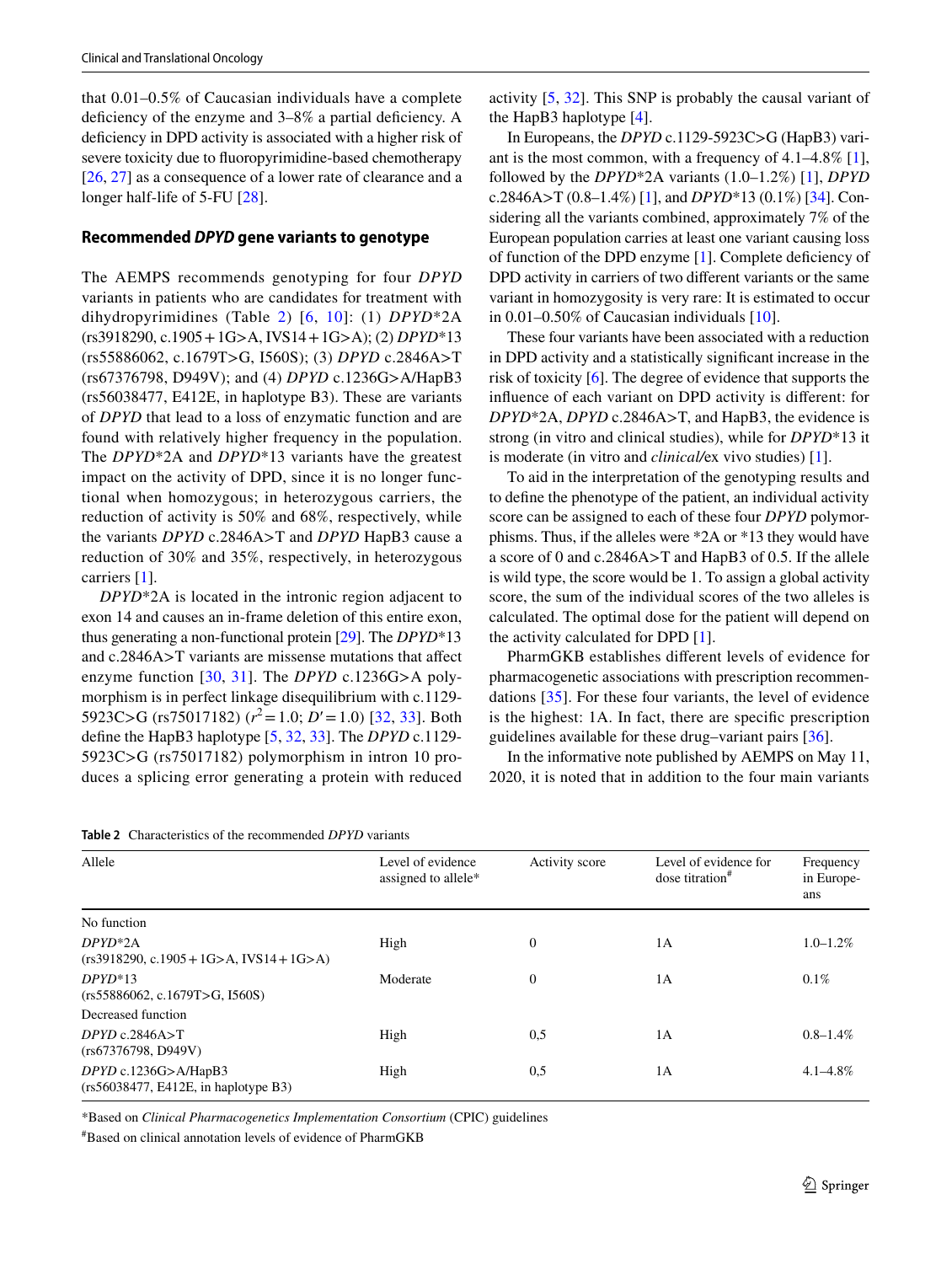mentioned above, there are rarer variants and other factors that may infuence the development of toxicity associated with treatment with dihydropyrimidines [[10\]](#page-9-8). Still, genotyping these four variants is the most well-established and simplest method [\[10](#page-9-8)].

#### **Determination of other variants of the** *DPYD* **gene**

The four variants described in the previous section are not enough to cover all the activity deficits found for DPD. The gnomAD database currently includes 204 synonymous variants and 569 missense variants in *DPYD,* of which 40 have been related to the loss of enzymatic function [\[37](#page-10-9)]. The latest version of the *Clinical Pharmacogenetics Implementation Consortium* (CPIC) guide has a table of allelic functionality that includes 82 known variants, among which, in addition to the four mentioned in the previous section, 19 are considered to have no function and four to have diminished function [[38\]](#page-10-10). However, most of these variants with phenotypic consequences are extremely rare and have not even been observed in studies with large cohorts [\[3,](#page-9-2) [39](#page-10-11), [40\]](#page-10-12). In addition, in most cases, the activity assignment is based on in vitro or ex vivo studies, and the genotype–phenotype relationship has been corroborated in vivo only in a small pro-portion of cases [\[30](#page-10-2), [41\]](#page-10-13). Besides the variant c.1905 +  $1G>A$ (*DPYD*\*2A), other mutations, such as c.2059-22T>G,  $c.321 + 1G > A$ ,  $c.1740 + 2T$ , and  $c.2242 + 1G > T$ , produce a functional exon jump with the consequent loss of a part of the protein sequence and sometimes also a change in the open reading frame, generating a non-functional protein [[42,](#page-10-14) [43](#page-10-15)]. However, the clinical evidence for the relationship of many of these variants with the toxicity of fuoropyrimidines is still limited, and there are no cost-efectiveness studies, which limits their wider incorporation into clinical practice. Among the known inactivating variants, in its guide to methodological recommendations and analytical interpretation, SEFF distinguishes six that it considers supported by a "moderate" level of evidence (Table [3\)](#page-5-0) [[44\]](#page-10-16). Typing these variants would be recommended in centers where the technique is easily accessible, to correctly assign the pharmacogenetic phenotypes of DPD despite their low frequency in the European population.

## **Techniques to determine** *DPYD* **gene variants and accreditation of centers**

Various techniques can be used to detect genetic variants of *DPYD* whose genotyping is recommended in this consensus of experts (i.e., *DPYD*\*2A, \*13, c.2846A>T, and HapB3) [[44\]](#page-10-16). These are methods based on genotyping (selection of SNPs or arrays) or sequencing (Sanger or massive parallel sequencing). Another factor determining the choice of method is the number of genes and variants to be analyzed. Either the *DPYD* variants of interest alone could be typed, or they could be incorporated into a massive pharmacogenetic analysis that provides information on useful variants for other drugs. The fastest, simplest, and most economical way is to analyze the variants by real-time polymerase chain reaction [RT-PCR]). For this, any type of probe that discriminates a variant can be used, such as  $LightMix^@$  (Roche), TaqMan® (Thermo Fisher), KASP® (LGC Biosearch Technologies), or rhAmp® (Integrated DNA Technologies) [[45,](#page-10-17) [46](#page-10-18)]. A viable and economical alternative for laboratories that cannot do real-time PCR is to use conventional Sanger sequencing. Methods for the PCR amplifcation of each of the 23 exons of the *DPYD* gene have been described, so those that would amplify the positions of the four recommended variants can be selected [[47\]](#page-10-19). Sequencing has the advantage that rare variants present in the sequenced regions can be detected. However, if the appropriate equipment is available, commercial kits such as the Elucigene *DPYD* LightMix in vitro diagnostics kit Multi-SNiP *DPYD* can be used to type the variants of interest.

As for the mass technologies useful for *DPYD* genotyping, custom or commercial SNP panels with thousands of SNPs in multiple genes, massive parallel sequencing, gene panels, exome sequencing, or genome sequencing can be used. All technologies are valid as long as at least the genetic

<span id="page-5-0"></span>**Table 3** Other very rare *DPYD* variants supported by a moderate level of evidence

| <b>SNP</b>          | cDNA<br>variant | Protein variant    | Impact on<br>DPD activity | MAF European no<br>Finnish (gnomAD) |
|---------------------|-----------------|--------------------|---------------------------|-------------------------------------|
| Frameshift mutation |                 |                    |                           |                                     |
| rs72549303 (*3)     | c.1898del       | p.Pro633fs         | Total loss of function    | NR.                                 |
| rs72549309 (*7)     | c.295 298TCAT   | p.Phe100SerfsTer15 | Total loss of function    | 0.0002016                           |
| Missense mutation   |                 |                    |                           |                                     |
| rs1801266 (*8)      | c.703C > T      | p.Arg235Trp        | Total loss of function    | 0.0000852                           |
| rs1801268 (*10)     | c.2983G > T     | p.Val995Phe        | Total loss of function    | - NR                                |
| rs78060119 (*12)    | c.1156G > T     | p.Glu386Ter        | Total loss of function    | 0.0000088                           |
| rs115232898         | c.557A > G      | p.Tyr186Cys        | Decreased function        | 0.0000466                           |

*MAF* minor allele frequency, *NR* not reported, *SNP* single-nucleotide polymorphism \*Identifcation of the allele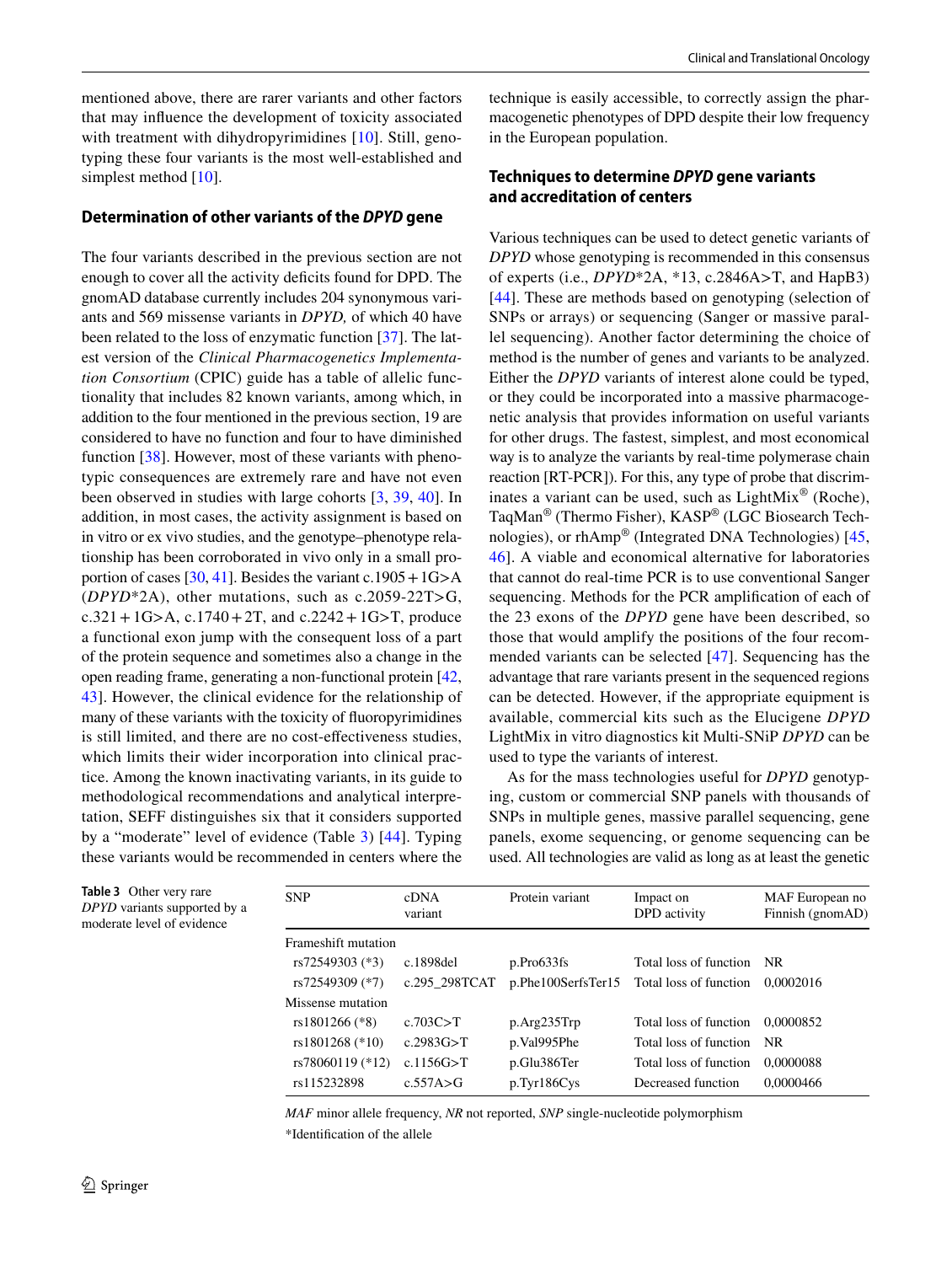variants recommended in this consensus of experts and its future updates are among those detected by each of these products and technologies.

Regardless of the technique used, it is essential that the laboratory has a recognized certifcation that supports the genotyping process. For this reason, SEFF launched in 2018 the frst profciency testing for accreditation of laboratories in pharmacogenetics (https://seff.es/grupo-proficiency-testi [ng/\)](https://seff.es/grupo-proficiency-testing/). Since then, the second edition of this accreditation has been launched, which covers, among other polymorphisms of pharmacogenetic interest, the four minimum *DPYD* variants recommended for starting treatment with fuoropyrimidines. This accreditation, or a similar one, is necessary, regardless of the technique used. In addition, it is advisable that laboratories have other accreditations that certify the technique, the handling of samples, and the quality of the process, such as ISO 9001, ISO 14000 ISO 725, or ISO 15189. Any report of results must contain at least the following information regarding the genotyping: type of sample, technique used, and polymorphisms analyzed. It is also important to note in the report that the patient may carry rare variants that have not been analyzed but which may afect the phenotype assigned, and in the absence of any variants, it is assumed that the patient's phenotype would be categorized as a "normal" metabolizer.

## **Individualized treatment with fuoropyrimidines based on genotyping of the DPYD gene**

The current recommendations made by the Pharmacovigilance Risk Assessment Committee (PRAC) of the European Medicines Agency (EMA) to prevent any serious adverse events (particularly gastrointestinal, hematological, hand–foot syndrome, etc.) are based on assessing DPD activity in all patients who are candidates for receiving a fuoropyrimidine-based regimen, specifcally the initial assessment of the following clinically validated mutations: c.1679T>G (*DPYD*\*13, p.I560S), c.1905+1G>A (*DPYD*\*2A), c.2846 A>T (p.D949 V), and c.1236 G>A (c.1129–5923 C>G, HapB3). Genotyping allows the classifcation of individuals as "normal" metabolizers (activity score of 2), "intermediate" metabolizers (activity score of 1–1.5), or "poor" metabolizers (activity score of 0–0.5) (Table [4\)](#page-6-0). While the former does not require modifcations in the initial dose, the intermediate group should start treatment with a dose reduced to approximately 50% and then escalate the dose in later cycles if no toxicity is observed. For poor metabolizers, the administration of fuoropyrimidines is contraindicated, and other therapeutic options should be considered (Fig. [2\)](#page-7-0) [[48,](#page-10-20) [49\]](#page-10-21).

The safety of individualized fuoropyrimidine treatment has been proven in several studies. In a prospective Dutch study, *DPYD*\*2A, c.1679T>G, c.2846A>T, and c.1236G>A were genotyped in a series of more than 1,100 patients. It was found that prospective genotyping of *DPYD* is feasible in routine clinical practice and that dose reductions based on the results improved patient safety under fuoropyrimidine treatment. In that study, a reduction in the initial dose of 50% was adequate for *DPYD*\*2A and c.1679T>G carriers, while a 25% dose reduction in c.1236G>A and c.2846A>T carriers was insufficient to reduce the risk of toxicity  $[6]$  $[6]$ .

Another question is whether individualization can afect the efficacy of treatment. A cohort study compared the clinical evolution between carriers of the *DPYD*\*2A variant treated with a 50% dose reduction and native paired controls who were treated with the full dose. The dose reduction did not seem to affect the overall survival of the patients (27 vs. 24 months;  $p = 0.47$ ). However, the study was small, and

<span id="page-6-0"></span>**Table 4** Dosing of fuoropyrimidines according to DPD phenotype based on genotype

| Phenotype                                                   | Genotype                                                                                                                        | Implications                                                                                                                                      | Dosing recommendation                                                                                 |
|-------------------------------------------------------------|---------------------------------------------------------------------------------------------------------------------------------|---------------------------------------------------------------------------------------------------------------------------------------------------|-------------------------------------------------------------------------------------------------------|
| Normal metabolizer<br>(Activity score 2)                    | Wild-type (absence of mutation)                                                                                                 | Normal DPD activity and normal risk<br>for fluoropyrimidine toxicity                                                                              | According to the data sheet                                                                           |
| Intermediate metabo-<br>lizer (activity score)<br>$1 - 1.5$ | Wild-type allele and mutated allele<br>$(*2A_0 * 13$ or c.2846A>T or HapB3)<br>Two mutated alleles<br>$(c.2846A > T)$ or HapB3) | Decreased DPD activity (30–70%)<br>and increased risk for severe or even<br>fatal drug toxicity when treated with<br>fluoropyrimidines            | Reduce starting dose by 50% followed<br>by titration of dose based on toxicity<br>or pharmacokinetics |
| Poor metabolizer<br>$(Activity score 0-0.5)$                | Two mutated alleles $(*2A or *13)$<br>One mutated allele $(*2A$ or $*13)$ and<br>one mutated allele (c.2846A>T or<br>HapB3)     | Complete or almost complete DPD<br>deficiency and increased risk for<br>severe or even fatal drug toxicity<br>when treated with fluoropyrimidines | Contraindicated treatment with fluo-<br>ropyrimidines; look for alternative<br>agents*                |

*5-FU* 5-fuorouracil, *CPIC* Clinical Pharmacogenetics Implementation Consortium, *DPD* dihydropyrimidine dehydrogenase

\*In the event that alternative agents are not considered a suitable therapeutic option and patient has an activity score of 0,5, CPIC indicates that 5-FU could be administered at a strongly reduced dose (<25% of the normal dose) with early therapeutic drug monitoring of plasma concentration of 5-FU, to discontinue therapy if the drug level is too high [\[1](#page-9-0)]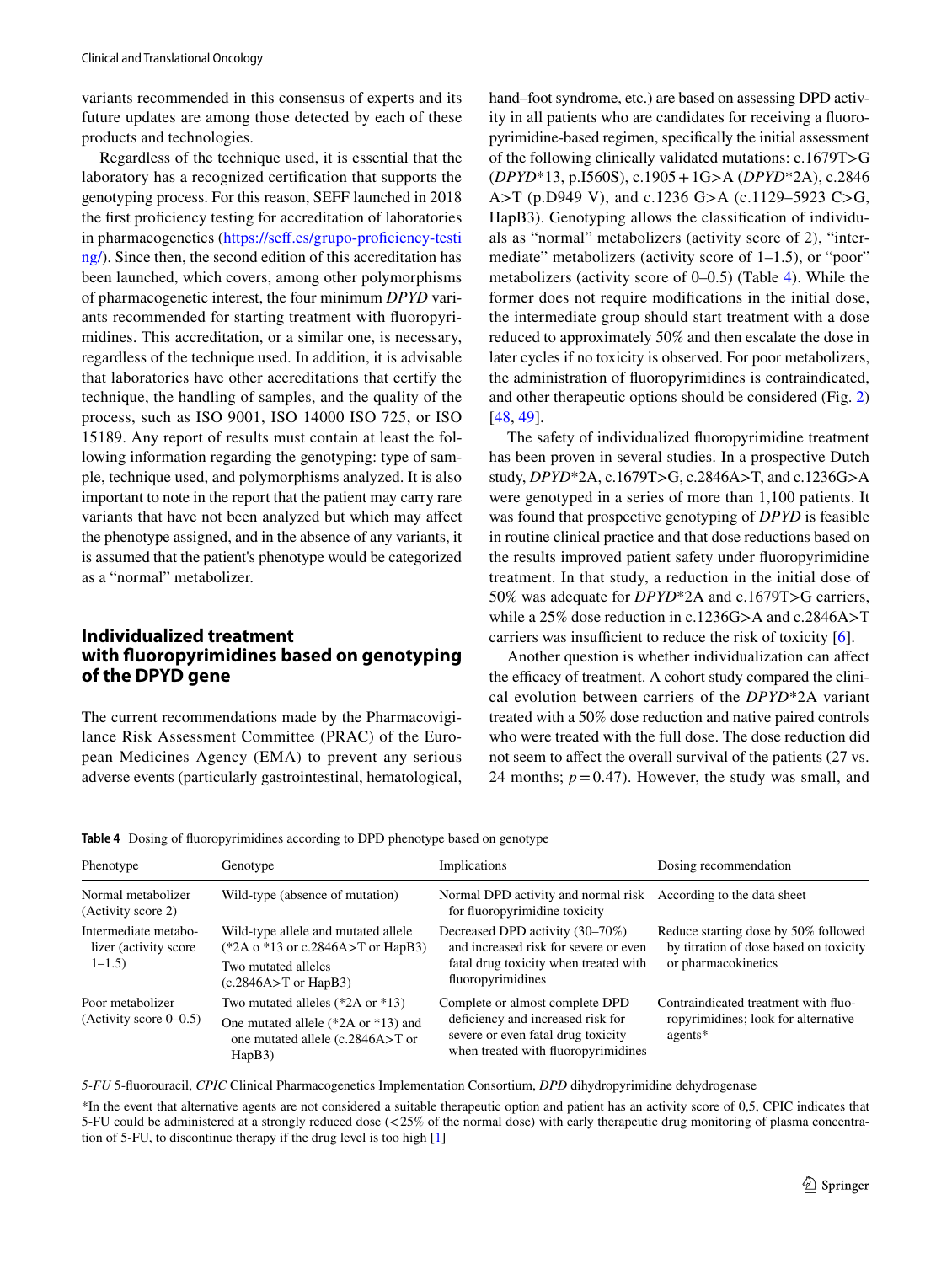

<span id="page-7-0"></span>Fig. 2 Decision-making algorithm in the administration of fluoropyrimidines in cancer patients. \*Dose titration according to the toxicity observed. \*\*Evaluate therapeutic alternatives

there are no similar studies that have evaluated the clinical evolution of carriers of the other three variants [[50\]](#page-10-22).

A limitation of individualized treatment based on *DPYD* analysis is that the variants of *DPYD* that have been studied are predictive only in Western or northern European populations. In a recent Spanish study [[47](#page-10-19)], 28 patients who presented severe toxicity induced by fuoropyrimidines and who were not carriers of the four recommended mutations were studied. They sequenced the full *DPYD* exome and phenotyped DPD by measuring uracilemia (U) and dihydrouracilemia (UH2) and the UH2/U ratio in the plasma. The *DPYD*\*6 variant (c.2194G>A) was present in an unexpectedly high percentage (32%) of this population, and three of the patients studied did not have *DPYD* coding variants. Those fndings suggested that other factors, such as other genes or epigenetic changes, may play important roles.

## **Benefts obtained from the determination of** *DPYD* **gene variants**

Dose adjustments based on the genotyping of *DPYD* reduce the risk of serious adverse reactions that can even lead to death. They can also lead to a decrease in the number of hospitalizations and associated costs. Genotyping *DPYD,* in addition to being a tool that reduces severe toxicity, is shown to be cost-efective.

A prospective, multicenter study conducted in the Netherlands analyzed the reduction in toxicity and total costs of treatment with fuoropyrimidines guided by the determination of *DPYD*\*2A [\[51](#page-10-23)]. A total of 1,613 patients were genotyped before starting treatment with fuoropyrimidines,

and the toxicity of the treatment guided by the *DPYD*\*2A genotype was compared with the toxicity observed in historical controls (3,974 patients heterozygous for the *DPYD*\*2A variant previously treated with a standard fuoropyrimidine dose) [[51\]](#page-10-23). The risk of developing toxicity equal to or greater than grade 3 was reduced from 73% in historical controls to 28% in patients with guided treatment [\[51](#page-10-23)]. In addition, drug-induced death decreased from 10 to 0% [\[51](#page-10-23)]. The authors concluded that genotype*-*guided dosing of *DPYD*\*2A allows appropriate systemic exposure to fuoropyrimidines and signifcantly improves treatment safety [[51](#page-10-23)]. This study, published in 2015, had an important limitation: It only analyzed one of the main variants of the *DPYD* gene. Even so, although the diference was slight, early genotyping demonstrated cost savings when the average total cost of treatment per patient was evaluated, which was lower in patients with early genotyping ( $\epsilon$  2,772) than in those in the control group ( $\in$  2,817) [\[51](#page-10-23)]. A later study of the same group in 1,103 patients, which analyzed the *DPYD*\*2A, *DPYD*\*13, and c.1236G>A variants, confrmed that the individualized dose of fuoropyrimidines guided by the *DPYD* genotype improved patient safety and reduced or had equivalent costs, but in no case involved additional cost [[52](#page-10-24)].

A more comprehensive study conducted in 2018, which covered the variants *DPYD*\*2A, *DPYD*\*13, *DPYD* c.2846A>T, and *DPYD*\*4, showed a greater beneft in terms of cost-efectiveness [[53\]](#page-10-25). The costs associated with severe toxicity were evaluated after the start of chemotherapy with fuoropyrimidines and were compared with the costs of genotyping of all patients treated over 3 years (*N*=134). Of these 134 patients, 23% (*N*=30) developed toxicity, and of these, 17% (*N*=5) had some mutation in *DPYD*. The authors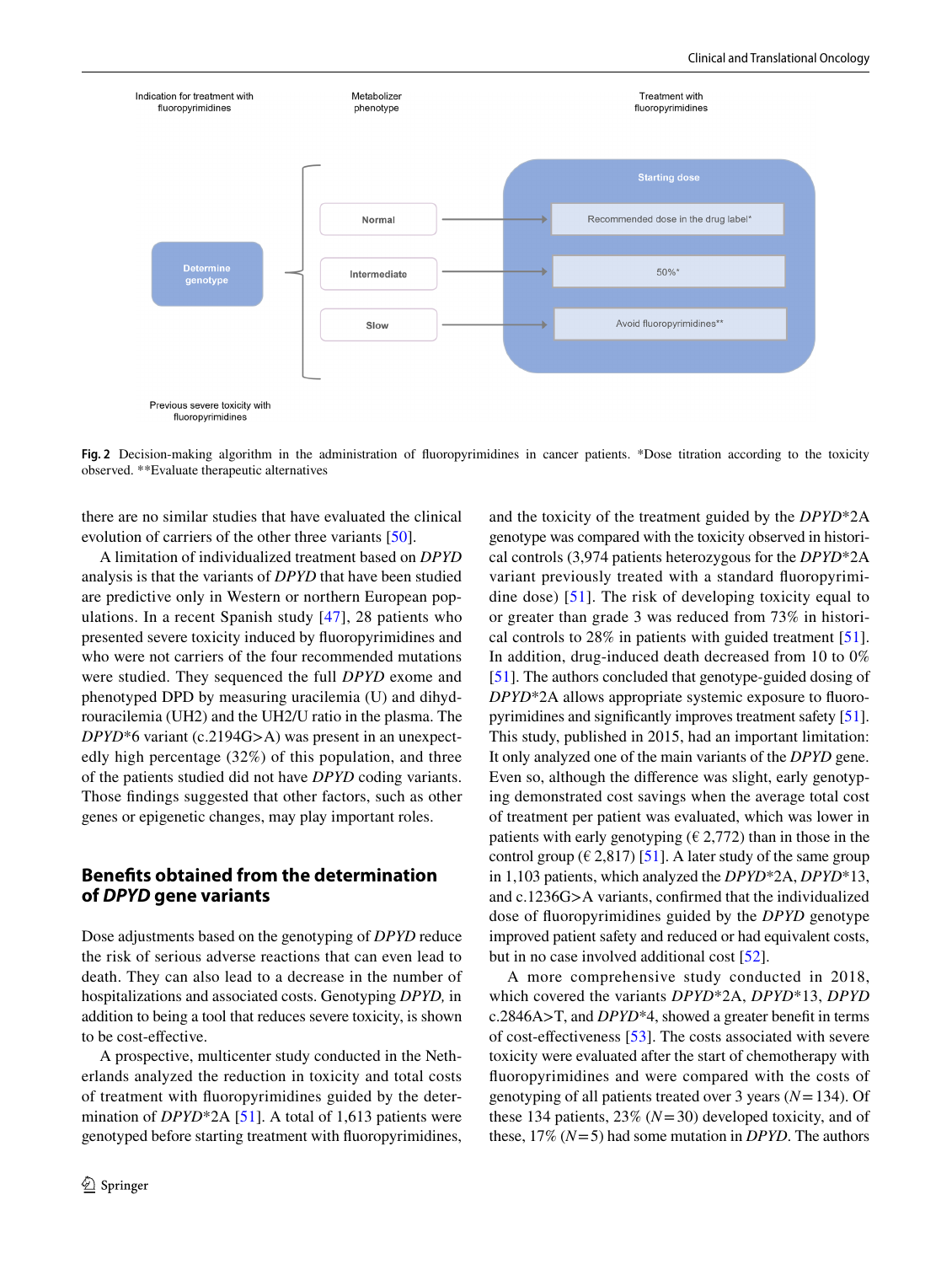calculated a total cost related to hospitalization for the toxicity of these five patients of  $\epsilon$  232,061, with an average of  $\epsilon$  46,412 per patient. If a cost of  $\epsilon$  177 is assumed for each genotyping test, the cost of performing these tests prospectively on all 134 patients would have been  $\epsilon$  23,718. Thus, early genotyping would have represented enormous savings, compared to the cost of hospital treatment of severe toxicity related to the chemotherapy in these patients [\[53\]](#page-10-25).

In an Italian study [[54\]](#page-10-26) retrospective genotyping was carried out of the variants mentioned in the previous study plus the variant UGT1A1\*28, in relation to irinotecan, in 550 patients. When comparing the costs related to toxicity and hospitalization in patients with any risk variant compared to patients with none, they concluded that the increase in cost per patient was  $\epsilon$  2,975 in the group of patients with the risk variants.

Finally, a Spanish study on severe neutropenia caused by fuoropyrimidines concluded that, for prior genotyping to be cost-effective, it was sufficient to detect 2.21 patients with *DPYD* risk variants per 1,000 patients treated [[45\]](#page-10-17).

## **Conclusions**

5-FU or oral fluoropyrimidines are widely used in the treatment of cancer, especially gastrointestinal tumors and breast cancer. Their efficacy is widely recognized, both in monotherapy and in combination with other drugs; however, their administration produces severe toxicity in 10–40% of patients and even lethality in  $0.5-1\%$  [[2\]](#page-9-1). Severe toxicity is particularly related to partial or complete defciency of the DPD enzyme activity, which leads to a lower clearance rate and a longer half-life of 5-FU [\[3,](#page-9-2) [6\]](#page-9-3). It is estimated that between 0.01 and 0.5% of Caucasian individuals have a complete deficiency of the enzyme activity, and  $3-8\%$  have a partial defciency. The high interindividual variability in the activity of DPD is mainly due to polymorphic variants in the *DPYD* gene [[25\]](#page-9-23).

Although 5-FU has been used for 60 years and knowledge of DPD activity dates back almost three decades, only recently has the genotyping of *DPYD* polymorphisms before using dihydropyrimidines in clinical practice been established. This consensus of experts, put together jointly by the SEOM and the SEFF, is intended to convey that, in the current era of personalized medicine, it is highly recommended to genotype *DPYD* polymorphisms before administering fuoropyrimidines. Following the recommendations made by the Pharmacovigilance Risk Assessment Committee of the EMA, it is advisable to screen for at least the following *DPYD* mutations that have clinically validated effects: (1) c.1679T>G (*DPYD*\*13, p.I560S); (2) c.1905+1G>A (*DPYD*\*2A); (3) c.2846 A>T (p.D949V); and (4) c.1236 G>A (c.1129–5923 C>G, HapB3) [[10\]](#page-9-8).

The genotyping of *DPYD* classifes individuals as normal, intermediate, or poor metabolizers. Normal metabolizers do not require changes in the initial dose, intermediate metabolizers should start treatment with fuoropyrimidines at doses reduced to 50%, and poor metabolizers are contraindicated for fuoropyrimidines, and other therapeutic options must be therefore considered.

The determination of the *DPYD* genotype before treatment with dihydropyrimidines offers advantages such as avoiding early toxicity that may be lethal and the deterioration of quality of life caused by toxicity. In addition, health care costs related to toxicity may be reduced, and it has been shown that *DPYD* genotyping is cost-effective. Even so, not all cases of severe toxicity are predictable by genotyping the four recommended variants. This highlights the need to expand the investigation to cover other variants of *DPYD* and other genes, to determine which techniques are the most appropriate for their genotyping, and which other factors may infuence fuoropyrimidine toxicity.

**Acknowledgements** The authors are grateful for the editorial assistance of Beatriz Gil-Alberdi of HealthCo Trials (Madrid, Spain) in the drafting of this manuscript.

**Author contributions** All authors contributed to the study conception and design. All authors participated in the writing of the frst draft of the manuscript, commented on following draft versions and approved the fnal version of the manuscript.

**Funding** This project has been financed with SEOM and SEFF resources.

#### **Declarations**

**Conflict of interest** The authors declare that they do not have any confict of interest related with this project.

**Availability of data and material** Not applicable.

**Code availability** Not applicable.

**Ethics approval** Not applicable.

**Consent to participate** Not applicable.

**Consent for publication** Not applicable.

**Informed consent** For this type of study informed consent is not required.

**Open Access** This article is licensed under a Creative Commons Attribution 4.0 International License, which permits use, sharing, adaptation, distribution and reproduction in any medium or format, as long as you give appropriate credit to the original author(s) and the source, provide a link to the Creative Commons licence, and indicate if changes were made. The images or other third party material in this article are included in the article's Creative Commons licence, unless indicated otherwise in a credit line to the material. If material is not included in the article's Creative Commons licence and your intended use is not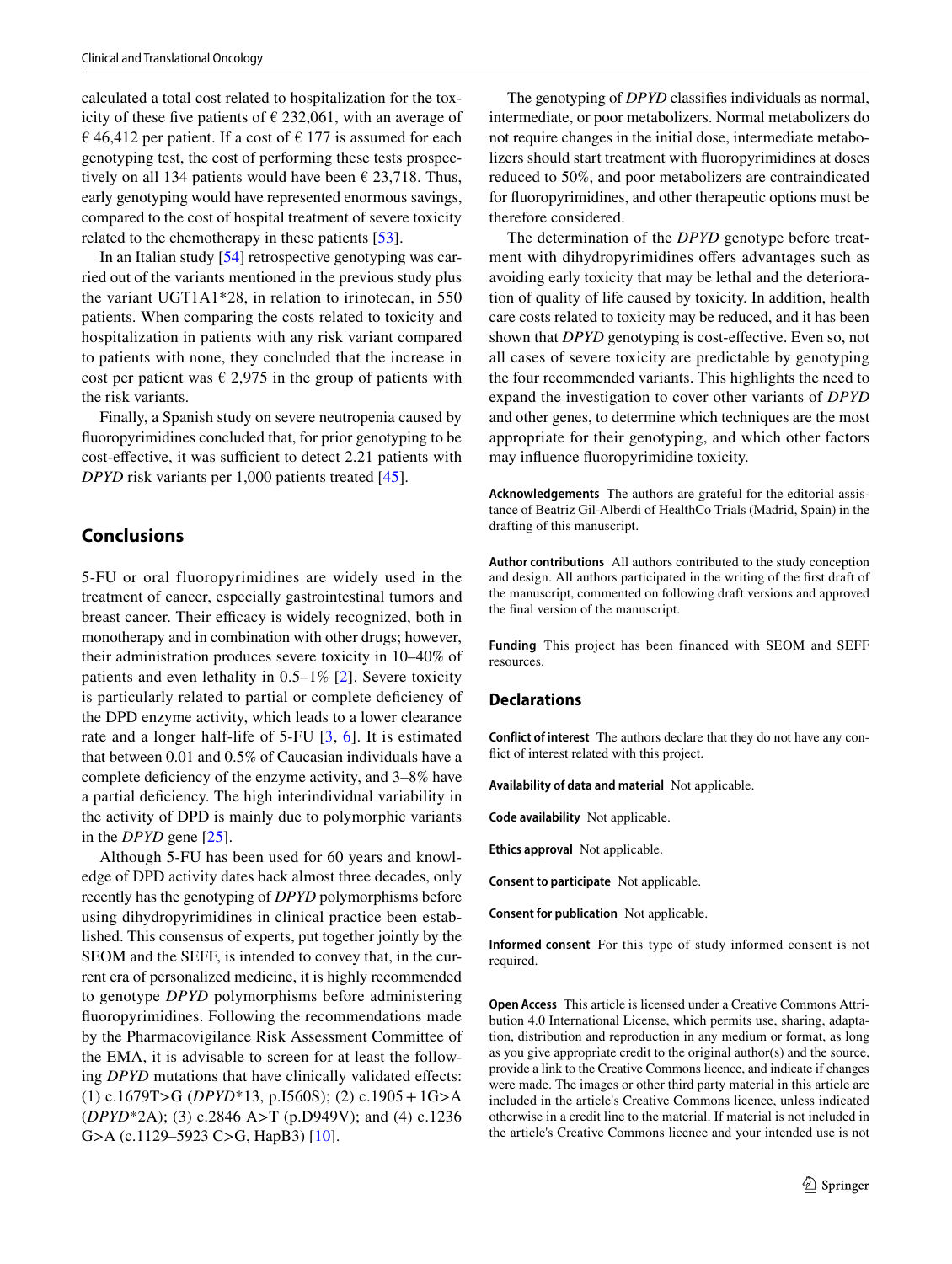permitted by statutory regulation or exceeds the permitted use, you will need to obtain permission directly from the copyright holder. To view a copy of this licence, visit <http://creativecommons.org/licenses/by/4.0/>.

## **References**

- <span id="page-9-0"></span>1. Amstutz U, Henricks LM, Offer SM, Barbarino J, Schellens JHM, Swen JJ, et al. Clinical pharmacogenetics implementation consortium (CPIC) guideline for dihydropyrimidine dehydrogenase genotype and fuoropyrimidine dosing: 2017 update. Clin Pharmacol Ther. 2018;103(2):210–6. [https://doi.org/10.1002/cpt.911.](https://doi.org/10.1002/cpt.911)
- <span id="page-9-1"></span>2. Lunenburg C, van der Wouden CH, Nijenhuis M, Crommentuijnvan Rhenen MH, de Boer-Veger NJ, Buunk AM, et al. Dutch Pharmacogenetics Working Group (DPWG) guideline for the gene-drug interaction of DPYD and fuoropyrimidines. Eur J Hum Genet EJHG. 2020;28(4):508–17. [https://doi.org/10.1038/](https://doi.org/10.1038/s41431-019-0540-0) [s41431-019-0540-0.](https://doi.org/10.1038/s41431-019-0540-0)
- <span id="page-9-2"></span>3. Lee AM, Shi Q, Pavey E, Alberts SR, Sargent DJ, Sinicrope FA, et al. DPYD variants as predictors of 5-fuorouracil toxicity in adjuvant colon cancer treatment (NCCTG N0147). J Natl Cancer Inst. 2014. [https://doi.org/10.1093/jnci/dju298.](https://doi.org/10.1093/jnci/dju298)
- <span id="page-9-4"></span>4. Froehlich TK, Amstutz U, Aebi S, Joerger M, Largiadèr CR. Clinical importance of risk variants in the dihydropyrimidine dehydrogenase gene for the prediction of early-onset fuoropyrimidine toxicity. Int J Cancer. 2015;136(3):730–9. [https://doi.org/10.1002/](https://doi.org/10.1002/ijc.29025) iic.29025.
- <span id="page-9-26"></span>5. Meulendijks D, Henricks LM, Sonke GS, Deenen MJ, Froehlich TK, Amstutz U, et al. Clinical relevance of DPYD variants c.1679T>G, c.1236G>A/HapB3, and c.1601G>A as predictors of severe fuoropyrimidine-associated toxicity: a systematic review and meta-analysis of individual patient data. Lancet Oncol. 2015;16(16):1639–50. [https://doi.org/10.1016/s1470-2045\(15\)](https://doi.org/10.1016/s1470-2045(15)00286-7) [00286-7.](https://doi.org/10.1016/s1470-2045(15)00286-7)
- <span id="page-9-3"></span>6. Henricks LM, Lunenburg C, de Man FM, Meulendijks D, Frederix GWJ, Kienhuis E, et al. DPYD genotype-guided dose individualisation of fuoropyrimidine therapy in patients with cancer: a prospective safety analysis. Lancet Oncol. 2018;19(11):1459–67. [https://doi.org/10.1016/s1470-2045\(18\)30686-7.](https://doi.org/10.1016/s1470-2045(18)30686-7)
- <span id="page-9-5"></span>7. Caudle KE, Thorn CF, Klein TE, Swen JJ, McLeod HL, Diasio RB, et al. Clinical Pharmacogenetics Implementation Consortium guidelines for dihydropyrimidine dehydrogenase genotype and fuoropyrimidine dosing. Clin Pharmacol Ther. 2013;94(6):640–5. <https://doi.org/10.1038/clpt.2013.172>.
- <span id="page-9-6"></span>8. Boisdron-Celle M, Capitain O, Faroux R, Borg C, Metges JP, Galais MP, et al. Prevention of 5-fuorouracil-induced early severe toxicity by pre-therapeutic dihydropyrimidine dehydrogenase deficiency screening: assessment of a multiparametric approach. Semin Oncol. 2017;44(1):13–23. [https://doi.org/10.1053/j.semin](https://doi.org/10.1053/j.seminoncol.2017.02.008) [oncol.2017.02.008](https://doi.org/10.1053/j.seminoncol.2017.02.008).
- <span id="page-9-7"></span>9. Wigle TJ, Povitz BL, Medwid S, Teft WA, Legan RM, Lenehan J, et al. Impact of pretreatment dihydropyrimidine dehydrogenase genotype-guided fuoropyrimidine dosing on chemotherapy associated adverse events. Clin Transl Sci. 2021. [https://doi.org/10.](https://doi.org/10.1111/cts.12981) [1111/cts.12981.](https://doi.org/10.1111/cts.12981)
- <span id="page-9-8"></span>10. Agencia Española de Medicamentos y Productos Sanitarios. Fluorouracilo, capecitabina, tegafur y fucitosina en pacientes con défcit de dihidropirimidina deshidrogenasa. 2020. [https://](https://www.aemps.gob.es/informa/notasinformativas/medicamentosusohumano-3/seguridad-1/2020-seguridad-1/fluorouracilo-capecitabina-tegafur-y-flucitosina-en-pacientes-con-deficit-de-dihidropirimidina-deshidrogenasa) [www.aemps.gob.es/informa/notasinformativas/medicamentosuso](https://www.aemps.gob.es/informa/notasinformativas/medicamentosusohumano-3/seguridad-1/2020-seguridad-1/fluorouracilo-capecitabina-tegafur-y-flucitosina-en-pacientes-con-deficit-de-dihidropirimidina-deshidrogenasa) [humano-3/seguridad-1/2020-seguridad-1/fuorouracilo-capecitabi](https://www.aemps.gob.es/informa/notasinformativas/medicamentosusohumano-3/seguridad-1/2020-seguridad-1/fluorouracilo-capecitabina-tegafur-y-flucitosina-en-pacientes-con-deficit-de-dihidropirimidina-deshidrogenasa) [na-tegafur-y-fucitosina-en-pacientes-con-defcit-de-dihidropir](https://www.aemps.gob.es/informa/notasinformativas/medicamentosusohumano-3/seguridad-1/2020-seguridad-1/fluorouracilo-capecitabina-tegafur-y-flucitosina-en-pacientes-con-deficit-de-dihidropirimidina-deshidrogenasa) [imidina-deshidrogenasa.](https://www.aemps.gob.es/informa/notasinformativas/medicamentosusohumano-3/seguridad-1/2020-seguridad-1/fluorouracilo-capecitabina-tegafur-y-flucitosina-en-pacientes-con-deficit-de-dihidropirimidina-deshidrogenasa) 201.
- <span id="page-9-9"></span>11. Agencia Española de Medicamentos y Productos Sanitarios. Ficha técnica de 5 Fluorouracilo Accord. 2020. [https://cima.aemps.es/](https://cima.aemps.es/cima/dochtml/ft/71868/FT_71868.html) [cima/dochtml/ft/71868/FT\\_71868.html](https://cima.aemps.es/cima/dochtml/ft/71868/FT_71868.html).
- <span id="page-9-10"></span>12. Agencia Española de Medicamentos y Productos Sanitarios. Ficha técnica de Xeloda (capecitabina). [https://cima.aemps.es/cima/](https://cima.aemps.es/cima/dochtml/ft/00163002/FT_00163002.html) [dochtml/ft/00163002/FT\\_00163002.html.](https://cima.aemps.es/cima/dochtml/ft/00163002/FT_00163002.html)
- <span id="page-9-11"></span>13. Ramírez Ruda CA, García Paredes B, Sastre Valera J. Antimetabolitos (I). Oncomecum: Permanyer; 2015.
- <span id="page-9-12"></span>14. Manzano Fernández A, Aguado de la Rosa C. Esquemas más habituales en oncología. Oncomecum: Permanyer; 2015.
- <span id="page-9-13"></span>15. Vodenkova S, Buchler T, Cervena K, Veskrnova V, Vodicka P, Vymetalkova V. 5-fuorouracil and other fuoropyrimidines in colorectal cancer: past, present and future. Pharmacol Ther. 2020;206: 107447. [https://doi.org/10.1016/j.pharmthera.2019.](https://doi.org/10.1016/j.pharmthera.2019.107447) [107447.](https://doi.org/10.1016/j.pharmthera.2019.107447)
- <span id="page-9-15"></span>16. Mikhail SE, Sun JF, Marshall JL. Safety of capecitabine: a review. Expert Opin Drug Saf. 2010;9(5):831–41. [https://doi.org/10.1517/](https://doi.org/10.1517/14740338.2010.511610) [14740338.2010.511610.](https://doi.org/10.1517/14740338.2010.511610)
- <span id="page-9-14"></span>17. Van Cutsem E, Twelves C, Cassidy J, Allman D, Bajetta E, Boyer M, et al. Oral capecitabine compared with intravenous fuorouracil plus leucovorin in patients with metastatic colorectal cancer: results of a large phase III study. J Clin Oncol Of J Am Soc Clin Oncol. 2001;19(21):4097–106. [https://doi.org/10.1200/jco.2001.](https://doi.org/10.1200/jco.2001.19.21.4097) [19.21.4097.](https://doi.org/10.1200/jco.2001.19.21.4097)
- <span id="page-9-16"></span>18. Cockcroft DW, Gault MH. Prediction of creatinine clearance from serum creatinine. Nephron. 1976;16(1):31–41. [https://doi.org/10.](https://doi.org/10.1159/000180580) [1159/000180580](https://doi.org/10.1159/000180580).
- <span id="page-9-17"></span>19. Diasio RB, Harris BE. Clinical pharmacology of 5-fuorouracil. Clin Pharmacokinet. 1989;16(4):215–37. [https://doi.org/10.2165/](https://doi.org/10.2165/00003088-198916040-00002) [00003088-198916040-00002](https://doi.org/10.2165/00003088-198916040-00002).
- <span id="page-9-18"></span>20. van Kuilenburg AB, Meinsma R, Zonnenberg BA, Zoetekouw L, Baas F, Matsuda K, et al. Dihydropyrimidinase defciency and severe 5-fluorouracil toxicity. Clin Cancer Res Off J Am Assoc Cancer Res. 2003;9(12):4363–7.
- <span id="page-9-19"></span>21. Thorn CF, Marsh S, Carrillo MW, McLeod HL, Klein TE, Altman RB. PharmGKB summary: fuoropyrimidine pathways. Pharmacogenet Genomics. 2011;21(4):237–42. [https://doi.org/10.1097/](https://doi.org/10.1097/FPC.0b013e32833c6107) [FPC.0b013e32833c6107](https://doi.org/10.1097/FPC.0b013e32833c6107).
- <span id="page-9-20"></span>22. Wagner AD, Grothey A, Andre T, Dixon JG, Wolmark N, Haller DG, et al. Sex and adverse events of adjuvant chemotherapy in colon cancer: an analysis of 34 640 patients in the ACCENT database. J Natl Cancer Inst. 2021;113(4):400–7. [https://doi.org/10.](https://doi.org/10.1093/jnci/djaa124) [1093/jnci/djaa124](https://doi.org/10.1093/jnci/djaa124).
- <span id="page-9-21"></span>23. Miwa M, Ura M, Nishida M, Sawada N, Ishikawa T, Mori K, et al. Design of a novel oral fuoropyrimidine carbamate, capecitabine, which generates 5-fuorouracil selectively in tumours by enzymes concentrated in human liver and cancer tissue. Eur J Cancer (Oxf, Engl). 1998;34(8):1274–81. [https://doi.org/10.1016/](https://doi.org/10.1016/s0959-8049(98)00058-6) [s0959-8049\(98\)00058-6.](https://doi.org/10.1016/s0959-8049(98)00058-6)
- <span id="page-9-22"></span>24. Wei X, Elizondo G, Sapone A, McLeod HL, Raunio H, Fernandez-Salguero P, et al. Characterization of the human dihydropyrimidine dehydrogenase gene. Genomics. 1998;51(3):391–400. [https://doi.org/10.1006/geno.1998.5379.](https://doi.org/10.1006/geno.1998.5379)
- <span id="page-9-23"></span>25. van Kuilenburg AB. Dihydropyrimidine dehydrogenase and the efficacy and toxicity of 5-fluorouracil. Eur J Cancer (Oxf, Engl). 2004;40(7):939–50. <https://doi.org/10.1016/j.ejca.2003.12.004>.
- <span id="page-9-24"></span>26. Johnson MR, Diasio RB. Importance of dihydropyrimidine dehydrogenase (DPD) deficiency in patients exhibiting toxicity following treatment with 5-fuorouracil. Adv Enzyme Regul. 2001;41:151–7. [https://doi.org/10.1016/s0065-2571\(00\)00011-x](https://doi.org/10.1016/s0065-2571(00)00011-x).
- <span id="page-9-25"></span>27. Morel A, Boisdron-Celle M, Fey L, Soulie P, Craipeau MC, Traore S, et al. Clinical relevance of diferent dihydropyrimidine dehydrogenase gene single nucleotide polymorphisms on 5-fuorouracil tolerance. Mol Cancer Ther. 2006;5(11):2895–904. <https://doi.org/10.1158/1535-7163.mct-06-0327>.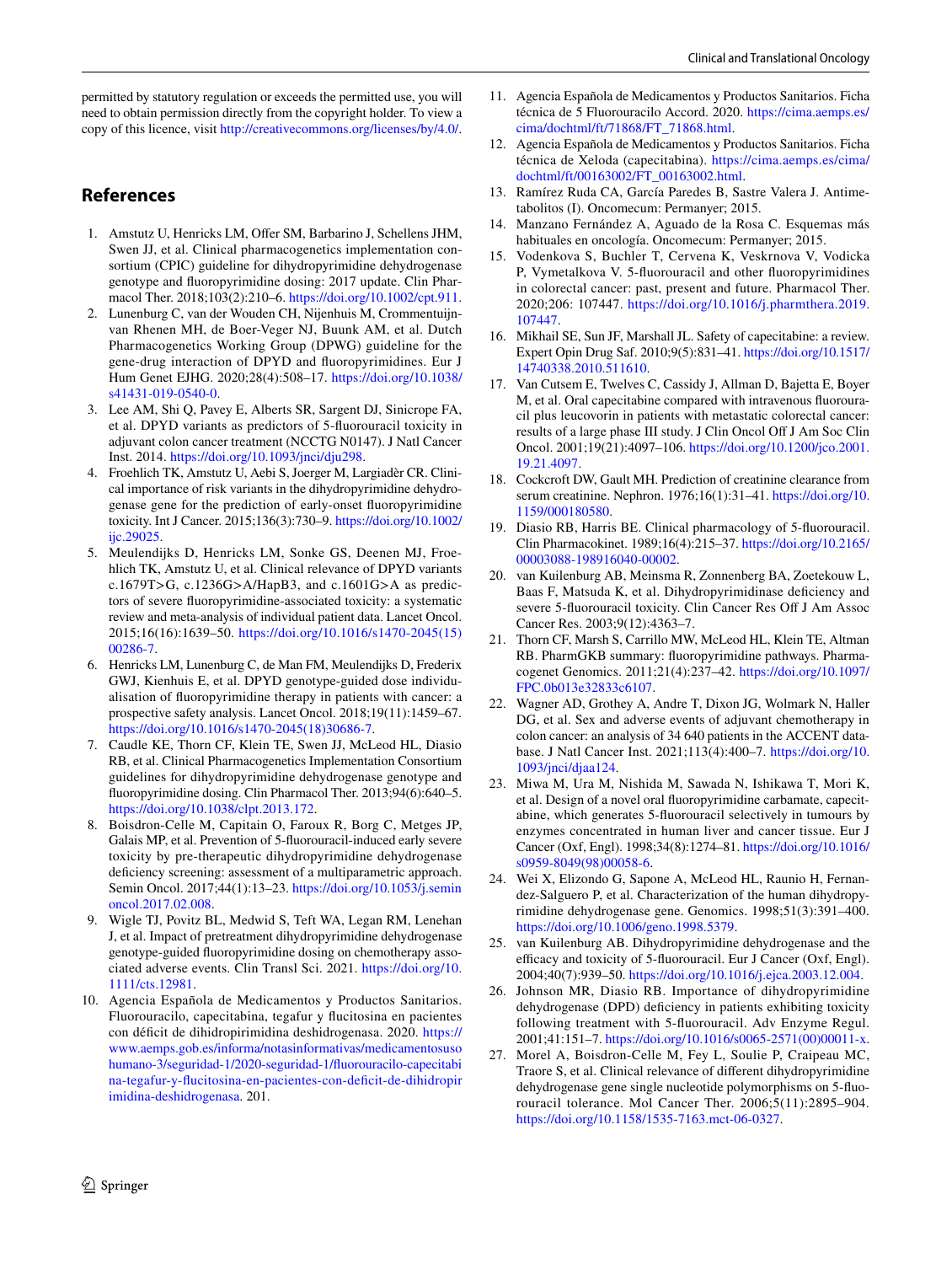- <span id="page-10-0"></span>28. Diasio RB, Beavers TL, Carpenter JT. Familial defciency of dihydropyrimidine dehydrogenase Biochemical basis for familial pyrimidinemia and severe 5-fuorouracil-induced toxicity. J Clin Invest. 1988;81(1):47–51. [https://doi.org/10.1172/jci113308.](https://doi.org/10.1172/jci113308)
- <span id="page-10-1"></span>29. Van Kuilenburg AB, Vreken P, Beex LV, Meinsma R, Van Lenthe H, De Abreu RA, et al. Heterozygosity for a point mutation in an invariant splice donor site of dihydropyrimidine dehydrogenase and severe 5-fuorouracil related toxicity. Adv Exp Med Biol. 1998;431:293–8. [https://doi.org/10.1007/978-1-4615-5381-6\\_58.](https://doi.org/10.1007/978-1-4615-5381-6_58)
- <span id="page-10-2"></span>30. van Kuilenburg AB, Dobritzsch D, Meinsma R, Haasjes J, Waterham HR, Nowaczyk MJ, et al. Novel disease-causing mutations in the dihydropyrimidine dehydrogenase gene interpreted by analysis of the three-dimensional protein structure. Biochem J. 2002;364(Pt 1):157–63.<https://doi.org/10.1042/bj3640157>.
- <span id="page-10-3"></span>31. Landrum MJ, Lee JM, Benson M, Brown GR, Chao C, Chitipiralla S, et al. ClinVar: improving access to variant interpretations and supporting evidence. Nucleic Acids Res. 2018;46(D1):D1062–7. [https://doi.org/10.1093/nar/gkx1153.](https://doi.org/10.1093/nar/gkx1153)
- <span id="page-10-4"></span>32. Nie Q, Shrestha S, Tapper EE, Trogstad-Isaacson CS, Bouchonville KJ, Lee AM, et al. Quantitative contribution of rs75017182 to dihydropyrimidine dehydrogenase mrna splicing and enzyme activity. Clin Pharmacol Ther. 2017;102(4):662–70. [https://doi.](https://doi.org/10.1002/cpt.685) [org/10.1002/cpt.685.](https://doi.org/10.1002/cpt.685)
- <span id="page-10-5"></span>33. Auton A, Brooks LD, Durbin RM, Garrison EP, Kang HM, Korbel JO, et al. A global reference for human genetic variation. Nature. 2015;526(7571):68–74. [https://doi.org/10.1038/nature15393.](https://doi.org/10.1038/nature15393)
- <span id="page-10-6"></span>34. Ensembl Data. DPYD rs55886062. [https://www.ensembl.org/](https://www.ensembl.org/Homo_sapiens/Variation/Population?db=core;r=1:97515287-97516287;v=rs55886062;vdb=variation;vf=7116226) [Homo\\_sapiens/Variation/Population?db=core;r=1:97515287-](https://www.ensembl.org/Homo_sapiens/Variation/Population?db=core;r=1:97515287-97516287;v=rs55886062;vdb=variation;vf=7116226) [97516287;v=rs55886062;vdb=variation;vf=7116226.](https://www.ensembl.org/Homo_sapiens/Variation/Population?db=core;r=1:97515287-97516287;v=rs55886062;vdb=variation;vf=7116226)
- <span id="page-10-7"></span>35. Whirl-Carrillo M, Huddart R, Gong L, Sangkuhl K, Thorn CF, Whaley R, et al. An evidence-based framework for evaluating pharmacogenomics knowledge for personalized medicine. Clin Pharmacol Ther. 2021.<https://doi.org/10.1002/cpt.2350>.
- <span id="page-10-8"></span>36. Whirl-Carrillo M, McDonagh EM, Hebert JM, Gong L, Sangkuhl K, Thorn CF, et al. Pharmacogenomics knowledge for personalized medicine. Clin Pharmacol Ther. 2012;92(4):414–7. [https://](https://doi.org/10.1038/clpt.2012.96) [doi.org/10.1038/clpt.2012.96](https://doi.org/10.1038/clpt.2012.96).
- <span id="page-10-9"></span>37. Rehm H, Daly MJ. gnomAD v 2.1.1—DPYD dihydropyrimidine dehydrogenase. [https://gnomad.broadinstitute.org/gene/ENSG0](https://gnomad.broadinstitute.org/gene/ENSG00000188641?dataset=gnomad_r2_1) [0000188641?dataset=gnomad\\_r2\\_1](https://gnomad.broadinstitute.org/gene/ENSG00000188641?dataset=gnomad_r2_1).
- <span id="page-10-10"></span>38. Consortium CPI. DPYD allele functionality table. CPIC® Guideline for Fluoropyrimidines and DPYD. [https://cpicpgx.org/guide](https://cpicpgx.org/guidelines/guideline-for-fluoropyrimidines-and-dpyd/) [lines/guideline-for-fuoropyrimidines-and-dpyd/](https://cpicpgx.org/guidelines/guideline-for-fluoropyrimidines-and-dpyd/).
- <span id="page-10-11"></span>39. Boige V, Vincent M, Alexandre P, Tejpar S, Landolfi S, Le Malicot K, et al. DPYD genotyping to predict adverse events following treatment with fuorouracil-based adjuvant chemotherapy in patients with stage III colon cancer: a secondary analysis of the PETACC-8 randomized clinical trial. JAMA Oncol. 2016;2(5):655–62. [https://doi.org/10.1001/jamaoncol.2015.5392.](https://doi.org/10.1001/jamaoncol.2015.5392)
- <span id="page-10-12"></span>40. Rosmarin D, Palles C, Church D, Domingo E, Jones A, Johnstone E, et al. Genetic markers of toxicity from capecitabine and other fuorouracil-based regimens: investigation in the QUASAR2 study, systematic review, and meta-analysis. J Clin Oncol Of J Am Soc Clin Oncol. 2014;32(10):1031–9. [https://doi.org/10.1200/](https://doi.org/10.1200/jco.2013.51.1857) [jco.2013.51.1857.](https://doi.org/10.1200/jco.2013.51.1857)
- <span id="page-10-13"></span>41. He YF, Wei W, Zhang X, Li YH, Li S, Wang FH, et al. Analysis of the DPYD gene implicated in 5-fuorouracil catabolism in Chinese cancer patients. J Clin Pharm Ther. 2008;33(3):307–14. [https://](https://doi.org/10.1111/j.1365-2710.2008.00898.x) [doi.org/10.1111/j.1365-2710.2008.00898.x](https://doi.org/10.1111/j.1365-2710.2008.00898.x).
- <span id="page-10-14"></span>42. van Kuilenburg AB, Meijer J, Maurer D, Dobritzsch D, Meinsma R, Los M, et al. Severe fuoropyrimidine toxicity due to novel and rare DPYD missense mutations, deletion and genomic amplifcation afecting DPD activity and mRNA splicing. Biochim Biophys Acta. 2017;1863(3):721–30. [https://doi.org/10.1016/j.bbadis.](https://doi.org/10.1016/j.bbadis.2016.12.010) [2016.12.010.](https://doi.org/10.1016/j.bbadis.2016.12.010)
- <span id="page-10-15"></span>43. García-González X, López-Tarruella S, García MI, González-Haba E, Blanco C, Salvador-Martin S, et al. Severe toxicity to

capecitabine due to a new variant at a donor splicing site in the dihydropyrimidine dehydrogenase (DPYD) gene. Cancer Manag Res. 2018;10:4517–22.<https://doi.org/10.2147/cmar.s174470>.

- <span id="page-10-16"></span>44. Rodríguez-Antona C, Apellaniz M, Borobia A, Tarón M, González-Neira A, Llenera A et al. Recomendaciones metodológicas y de interpretación analítica de la Sociedad Española de Farmacogenética y Farmacogenómica para el testado del défcit de dihidropirimidina deshidrogenasa. 2021.
- <span id="page-10-17"></span>45. Cortejoso L, García-González X, García MI, García-Alfonso P, Sanjurjo M, López-Fernández LA. Cost-efectiveness of screening for DPYD polymorphisms to prevent neutropenia in cancer patients treated with fluoropyrimidines. Pharmacogenomics. 2016;17(9):979–84. [https://doi.org/10.2217/pgs-2016-0006.](https://doi.org/10.2217/pgs-2016-0006)
- <span id="page-10-18"></span>46. Hlavac V, Kovacova M, Elsnerova K, Brynychova V, Kozevnikovova R, Raus K, et al. Use of germline genetic variability for prediction of chemoresistance and prognosis of breast cancer patients. Cancers. 2018.<https://doi.org/10.3390/cancers10120511>.
- <span id="page-10-19"></span>47. García-González X, Kaczmarczyk B, Abarca-Zabalía J, Thomas F, García-Alfonso P, Robles L, et al. New DPYD variants causing DPD deficiency in patients treated with fluoropyrimidine. Cancer Chemother Pharmacol. 2020;86(1):45–54. [https://doi.org/10.](https://doi.org/10.1007/s00280-020-04093-1) [1007/s00280-020-04093-1.](https://doi.org/10.1007/s00280-020-04093-1)
- <span id="page-10-20"></span>48. Knikman JE, Gelderblom H, Beijnen JH, Cats A, Guchelaar HJ, Henricks LM. Individualized dosing of fuoropyrimidine-based chemotherapy to prevent severe fuoropyrimidine-related toxicity: what are the options? Clin Pharmacol Ther. 2021;109(3):591–604. <https://doi.org/10.1002/cpt.2069>.
- <span id="page-10-21"></span>49. Wörmann B, Bokemeyer C, Burmeister T, Köhne CH, Schwab M, Arnold D, et al. Dihydropyrimidine dehydrogenase testing prior to treatment with 5-fuorouracil, capecitabine, and tegafur: a consensus paper. Oncol Res Treat. 2020;43(11):628–36. [https://doi.](https://doi.org/10.1159/000510258) [org/10.1159/000510258.](https://doi.org/10.1159/000510258)
- <span id="page-10-22"></span>50. Henricks LM, van Merendonk LN, Meulendijks D, Deenen MJ, Beijnen JH, de Boer A, et al. Efectiveness and safety of reduceddose fuoropyrimidine therapy in patients carrying the DPYD\*2A variant: a matched pair analysis. Int J Cancer. 2019;144(9):2347– 54.<https://doi.org/10.1002/ijc.32022>.
- <span id="page-10-23"></span>51. Deenen MJ, Meulendijks D, Cats A, Sechterberger MK, Severens JL, Boot H, et al. Upfront genotyping of DPYD\*2A to individualize fuoropyrimidine therapy: a safety and cost analysis. J Clin Oncol Of J Am Soc Clin Oncol. 2016;34(3):227–34. [https://doi.](https://doi.org/10.1200/jco.2015.63.1325) [org/10.1200/jco.2015.63.1325](https://doi.org/10.1200/jco.2015.63.1325).
- <span id="page-10-24"></span>52. Henricks LM, Lunenburg C, de Man FM, Meulendijks D, Frederix GWJ, Kienhuis E, et al. A cost analysis of upfront DPYD genotype-guided dose individualisation in fuoropyrimidine-based anticancer therapy. Eur J Cancer (Oxford, Engl). 2019;107:60–7. [https://doi.org/10.1016/j.ejca.2018.11.010.](https://doi.org/10.1016/j.ejca.2018.11.010)
- <span id="page-10-25"></span>53. Murphy C, Byrne S, Ahmed G, Kenny A, Gallagher J, Harvey H, et al. Cost implications of reactive versus prospective testing for dihydropyrimidine dehydrogenase defciency in patients with colorectal cancer: a single-institution experience. Dose Response Publ Int Hormesis Soc. 2018;16(4):1559325818803042. [https://](https://doi.org/10.1177/1559325818803042) [doi.org/10.1177/1559325818803042](https://doi.org/10.1177/1559325818803042).
- <span id="page-10-26"></span>54. Tofoli G, Innocenti F, Polesel J, De Mattia E, Sartor F, Dalle Fratte C, et al. The genotype for DPYD risk variants in patients with colorectal cancer and the related toxicity management costs in clinical practice. Clin Pharmacol Ther. 2019;105(4):994–1002. <https://doi.org/10.1002/cpt.1257>.

**Publisher's Note** Springer Nature remains neutral with regard to jurisdictional claims in published maps and institutional affiliations.